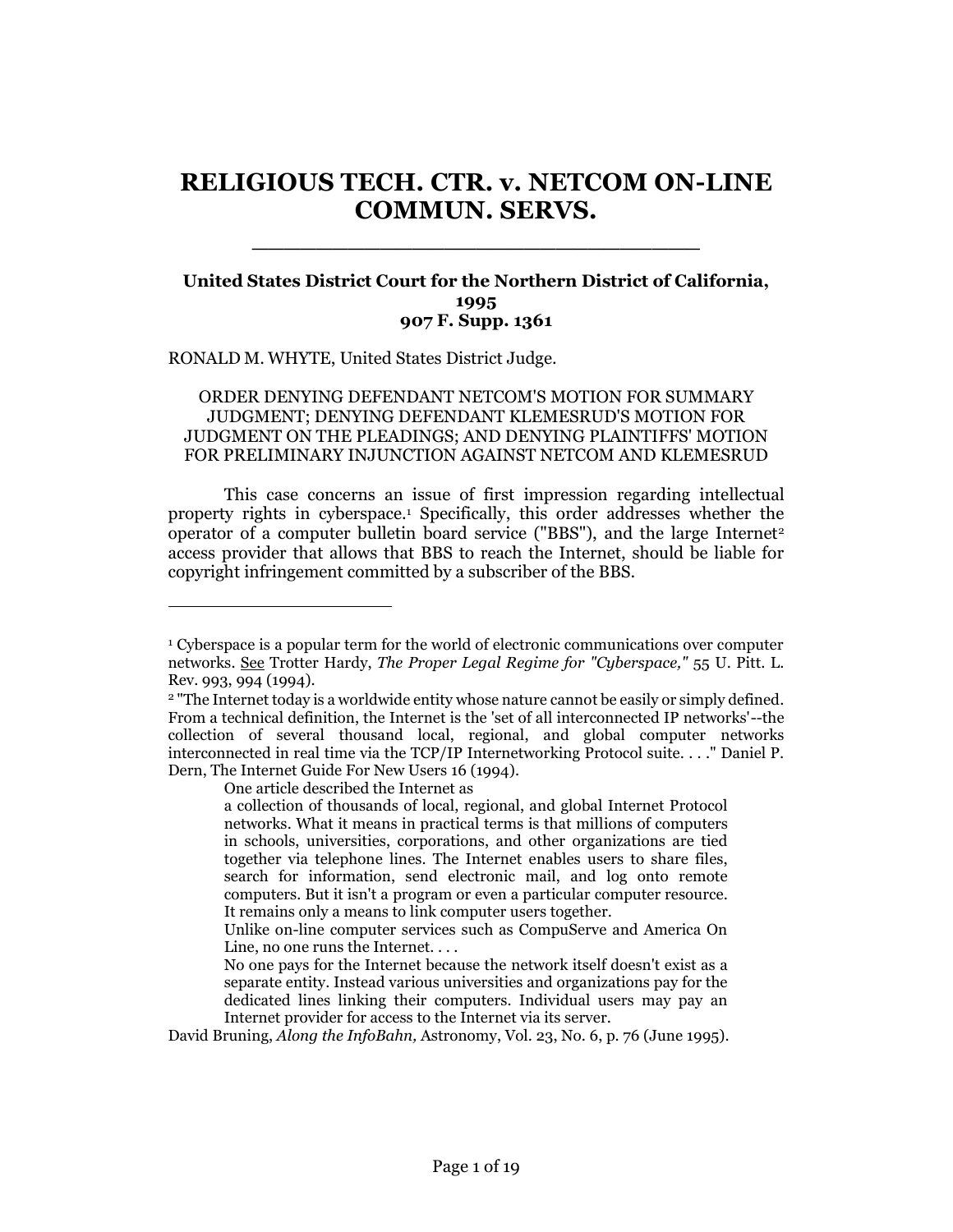Plaintiffs Religious Technology Center ("RTC") and Bridge Publications, Inc. ("BPI") hold copyrights in the unpublished and published works of L. Ron Hubbard, the late founder of the Church of Scientology ("the Church"). Defendant Dennis Erlich ("Erlich")<sup>3</sup> is a former minister of Scientology turned vocal critic of the Church, whose pulpit is now the Usenet newsgroup<sup>4</sup> alt.religion.scientology ("a.r.s."), an on-line forum for discussion and criticism of Scientology. Plaintiffs maintain that Erlich infringed their copyrights when he posted portions of their works on a.r.s. Erlich gained his access to the Internet through defendant Thomas Klemesrud's ("Klemesrud's") BBS "support.com." Klemesrud is the operator of the BBS, which is run out of his home and has approximately 500 paying users. Klemesrud's BBS is not directly linked to the Internet, but gains its connection through the facilities of defendant Netcom On-Line Communications, Inc. ("Netcom"), one of the largest providers of Internet access in the United States.

After failing to convince Erlich to stop his postings, plaintiffs contacted defendants Klemesrud and Netcom. Klemesrud responded to plaintiffs' demands that Erlich be kept off his system by asking plaintiffs to prove that they owned the copyrights to the works posted by Erlich. However, plaintiffs refused Klemesrud's request as unreasonable. Netcom similarly refused plaintiffs' request that Erlich not be allowed to gain access to the Internet through its system. Netcom contended that it would be impossible to prescreen Erlich's postings and that to kick Erlich

Dern, supra, at 196-97.

<sup>3</sup> Issues of Erlich's liability were addressed in this court's order of September 22, 1995. That order concludes in part that a preliminary injunction against Erlich is warranted because plaintiffs have shown a likelihood of success on their copyright infringement claims against him. Plaintiffs likely own valid copyrights in Hubbard's published and unpublished works and Erlich's near-verbatim copying of substantial portions of plaintiffs' works was not likely a fair use. To the extent that Netcom and Klemesrud argue that plaintiffs' copyrights are invalid and that Netcom and Klemesrud are not liable because Erlich had a valid fair use defense, the court previously rejected these arguments and will not reconsider them here.

<sup>4</sup> The Usenet has been described as

a worldwide community of electronic BBSs that is closely associated with the Internet and with the Internet community. ¶ The messages in Usenet are organized into thousands of topical groups, or "Newsgroups" …. ¶ As a Usenet user, you read and contribute ("post") to your local Usenet site. Each Usenet site distributes its users' postings to other Usenet sites based on various implicit and explicit configuration settings, and in turn receives postings from other sites. Usenet traffic typically consists of as much as 30 to 50 Mbytes of messages per day. ¶ Usenet is read and contributed to on a daily basis by a total population of millions of people…. ¶ There is no specific network that is the Usenet. Usenet traffic flows over a wide range of networks, including the Internet and dial-up phone links.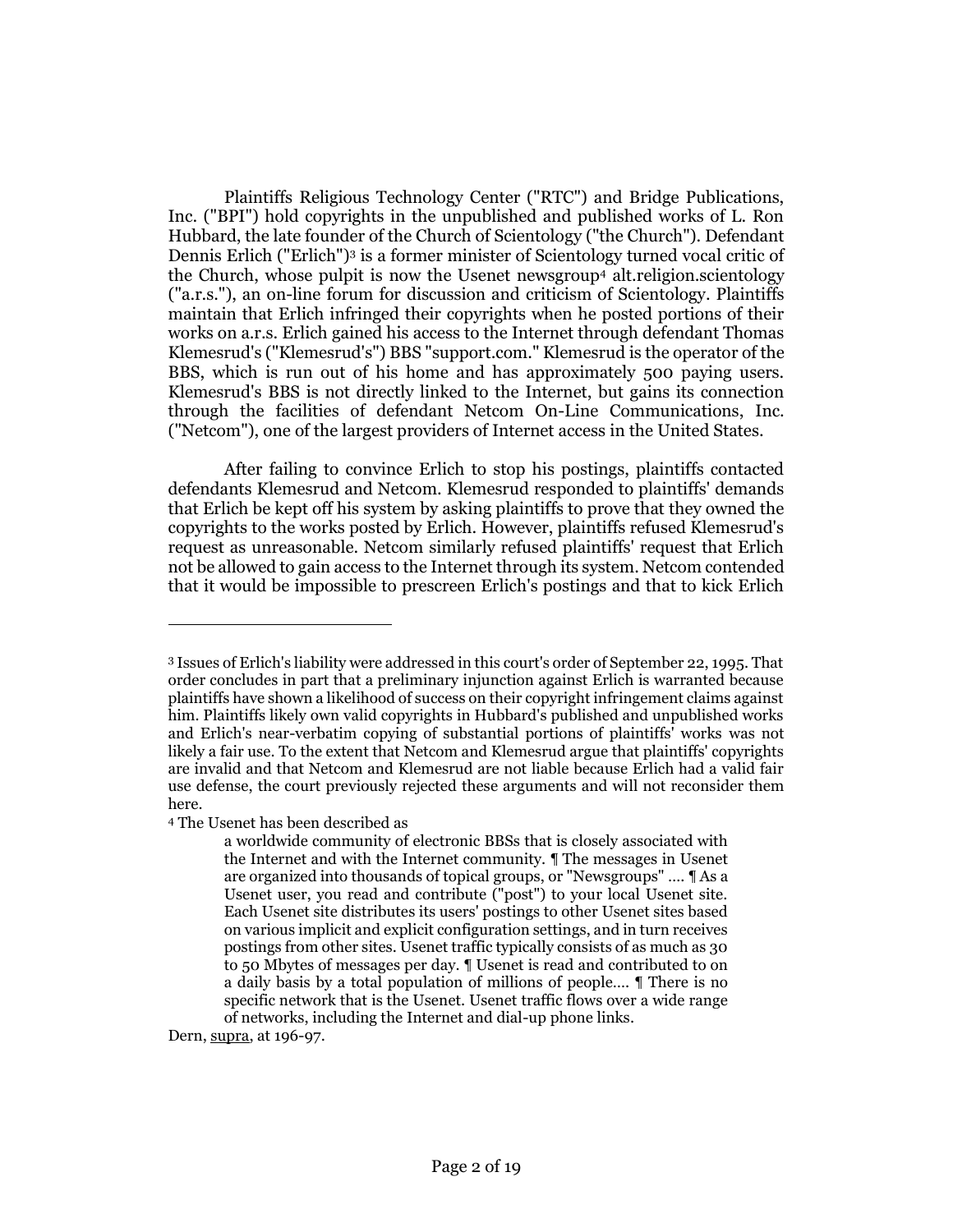off the Internet meant kicking off the hundreds of users of Klemesrud's BBS. Consequently, plaintiffs named Klemesrud and Netcom in their suit against Erlich, although only on the copyright infringement claims.<sup>5</sup>

On June 23, 1995, this court heard the parties' arguments on eight motions, three of which relate to Netcom and Klemesrud and are discussed in this order: (1) Netcom's motion for summary judgment: (2) Klemesrud's motion for judgment on the pleadings;<sup>6</sup> and (3) plaintiffs' motion for a preliminary injunction against Netcom and Klemesrud. For the reasons set forth below, the court grants in part and denies in part Netcom's motion for summary judgment and Klemesrud's motion for judgment on the pleadings and denies plaintiffs' motion for a preliminary injunction.

# I. NETCOM'S MOTION FOR SUMMARY JUDGMENT OF NONINFRINGEMENT

#### A. Summary Judgment Standards

 $\overline{a}$ 

Because the court is looking beyond the pleadings in examining this motion, it will be treated as a motion for summary judgment rather than a motion to dismiss. Grove v. Mead School District, 753 F.2d 1528, 1532 (9th Cir. 1985). Summary judgment is proper when "the pleadings, depositions, answers to interrogatories, and admissions on file, together with the affidavits, if any, show that there is no genuine issue as to any material fact and that the moving party is entitled to judgment as a matter of law." Fed. R. Civ. P. 56(c). There is a "genuine" issue of material fact only when there is sufficient evidence such that a reasonable juror could find for the party opposing the motion. Anderson v. Liberty Lobby, Inc., 477 U.S. 242, 251-52, 91 L. Ed. 2d 202, 106 S. Ct. 2505 (1986). Entry of summary judgment is mandated against a party if, after adequate time for discovery and upon motion, the party fails to make a showing sufficient to establish the existence of an element essential to that party's case, and on which that party will bear the burden of proof at trial. Celotex Corp. v. Catrett, 477 U.S. 317, 322, 91 L. Ed. 2d 265, 106 S. Ct. 2548 (1986). The court, however, must draw all justifiable inferences in favor of the nonmoving parties, including questions of credibility and

<sup>5</sup> The First Amended Complaint ("FAC") contains three claims: (1) copyright infringement of BPI's published literary works against all defendants; (2) copyright infringement of RTC's unpublished confidential works against all defendants; and (3) misappropriation of RTC's trade secrets against defendant Erlich only.

<sup>6</sup> Klemesrud alternatively filed a motion for summary judgment, which will not be considered at this time because Klemesrud was unavailable to be deposed to time for plaintiffs' opposition. In a previous order, the court struck those portions of the motion that referred to matters outside of the pleadings.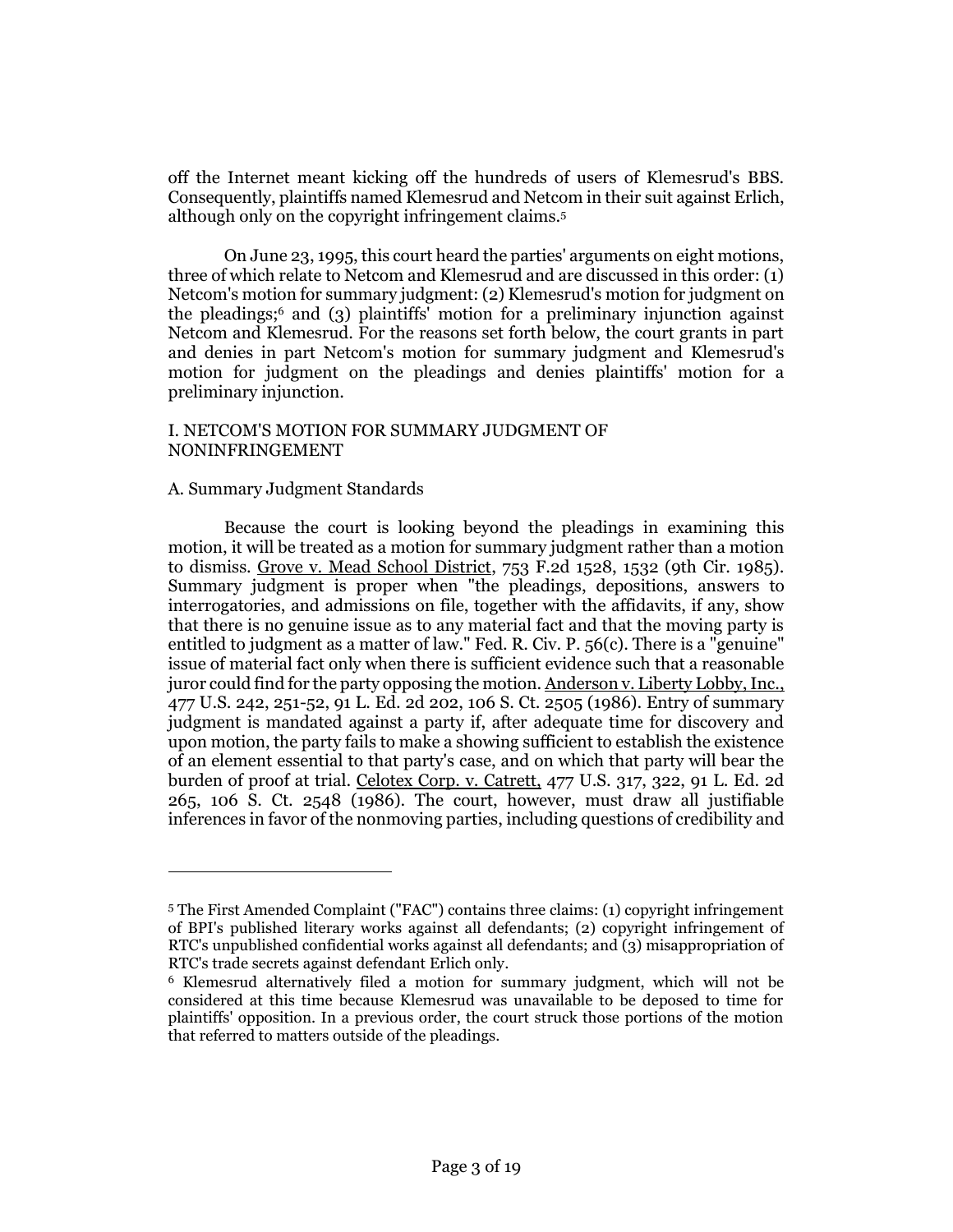of the weight to be accorded particular evidence. Masson v. New Yorker Magazine, Inc., 501 U.S. 496, 520, 115 L. Ed. 2d 447, 111 S. Ct. 2419 (1991).

# B. Copyright Infringement

To establish a claim of copyright infringement, a plaintiff must demonstrate (1) ownership of a valid copyright and (2) "copying"<sup>7</sup> of protectable expression by the defendant. Baxter v. MCA, Inc., 812 F.2d 421, 423 (9th Cir.), cert. denied, 484 U.S. 954, 108 S. Ct. 346, 98 L. Ed. 2d 372 (1987). Infringement occurs when a defendant violates one of the exclusive rights of the copyright holder. 17 U.S.C. § 501(a). These rights include the right to reproduce the copyrighted work, the right to prepare derivative works, the right to distribute copies to the public, and the right to publicly display the work. 17 U.S.C.  $\S$  106(1)-(3) & (5). The court has already determined that plaintiffs have established that they own the copyrights to all of the Exhibit A and B works, except item 4 of Exhibit A.<sup>8</sup> The court also found plaintiffs likely to succeed on their claim that defendant Erlich copied the Exhibit A and B works and was not entitled to a fair use defense. Plaintiffs argue that, although Netcom was not itself the source of any of the infringing materials on its system, it nonetheless should be liable for infringement, either directly, contributorily, or vicariously.<sup>9</sup> Netcom disputes these theories of infringement and further argues that it is entitled to its own fair use defense.

# 1. Direct Infringement

 $\overline{a}$ 

Infringement consists of the unauthorized exercise of one of the exclusive rights of the copyright holder delineated in section 106. 17 U.S.C. § 501. Direct infringement does not require intent or any particular state of mind,<sup>10</sup> although willfulness is relevant to the award of statutory damages. 17 U.S.C. § 504(c).

<sup>7</sup> In this context, "copying" is "shorthand for the infringing of any of the copyright owner's five exclusive rights." S.O.S., Inc. v. Payday, Inc., 886 F.2d 1081, 1085 n.3 (9th Cir. 1989). <sup>8</sup> The court has under submission plaintiffs' request to expand the preliminary injunction against Erlich.

<sup>9</sup> Plaintiffs have argued at times during this litigation that Netcom should only be required to respond after being given notice, which is only relevant to contributory infringement. Nevertheless, the court will address all three theories of infringement liability.

<sup>&</sup>lt;sup>10</sup> The strict liability for copyright infringement is in contrast to another area of liability affecting online service providers: defamation. Recent decisions have held that where a BBS exercised little control over the content of the material on its service, it was more like a "distributor" than a "republisher" and was thus only liable for defamation on its system where it knew or should have known of the defamatory statements. Cubby, Inc. v. CompuServe, Inc., 776 F. Supp. 135 (S.D.N.Y. 1991). By contrast, a New York state court judge found that Prodigy was a publisher because it held itself out to be controlling the content of its services and because it used software to automatically prescreen messages that were offensive or in bad taste. Stratton Oakmont, Inc. v. Prodigy Services Co., The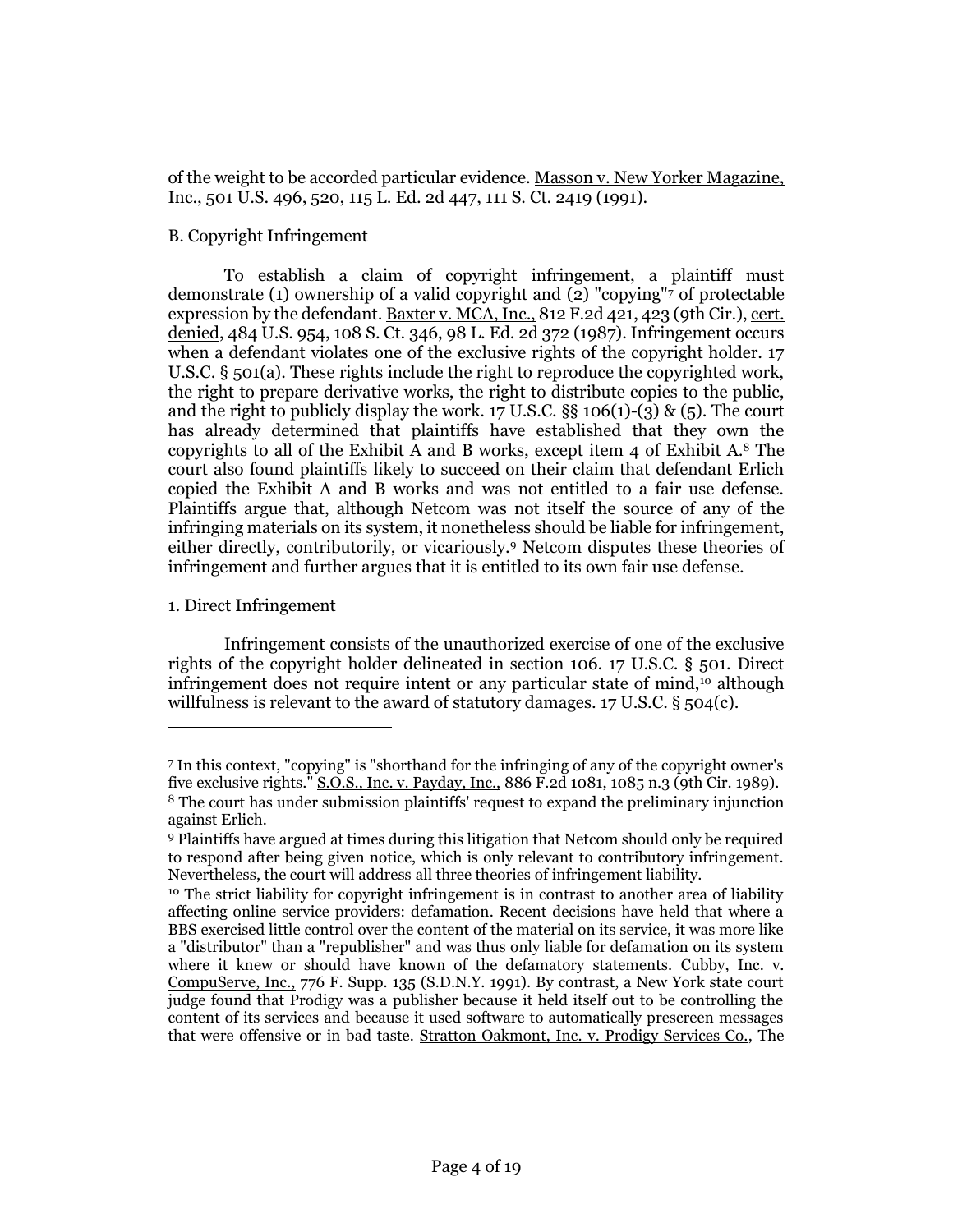Many of the facts pertaining to this motion are undisputed. The court will address the relevant facts to determine whether a theory of direct infringement can be supported based on Netcom's alleged reproduction of plaintiffs' works. The court will look at one controlling Ninth Circuit decision addressing copying in the context of computers and two district court opinions addressing the liability of BBS operators for the infringing activities of subscribers. The court will additionally examine whether Netcom is liable for infringing plaintiffs' exclusive rights to publicly distribute and display their works.

#### a. Undisputed Facts

The parties do not dispute the basic processes that occur when Erlich posts his allegedly infringing messages to a.r.s. Erlich connects to Klemesrud's BBS using a telephone and a modem. Erlich then transmits his messages to Klemesrud's computer, where they are automatically briefly stored. According to a prearranged pattern established by Netcom's software, Erlich's initial act of posting a message to the Usenet results in the automatic copying of Erlich's message from Klemesrud's computer onto Netcom's computer and onto other computers on the Usenet. In order to ease transmission and for the convenience of Usenet users, Usenet servers maintain postings from newsgroups for a short period of time- eleven days for Netcom's system and three days for Klemesrud's system. Once on Netcom's computers, messages are available to Netcom's customers and Usenet neighbors, who may then download the messages to their own computers. Netcom's local server makes available its postings to a group of Usenet servers, which do the same for other servers until all Usenet sites worldwide have obtained access to the postings, which takes a matter of hours. Francis Decl. P 5.

Unlike some other large on-line service providers, such as CompuServe, America Online, and Prodigy, Netcom does not create or control the content of the information available to its subscribers. It also does not monitor messages as they are posted. It has, however, suspended the accounts of subscribers who violated its terms and conditions, such as where they had commercial software in their posted files. Netcom admits that, although not currently configured to do this, it may be possible to reprogram its system to screen postings containing particular words or coming from particular individuals. Netcom, however, took no action after it was told by plaintiffs that Erlich had posted messages through Netcom's system that violated plaintiffs' copyrights, instead claiming that it could not shut out Erlich without shutting out all of the users of Klemesrud's BBS.

b. Creation of Fixed Copies

Recorder, June 1, 1995, at 7 (excerpting May 24, 1995 Order Granting Partial Summary Judgment to Plaintiffs).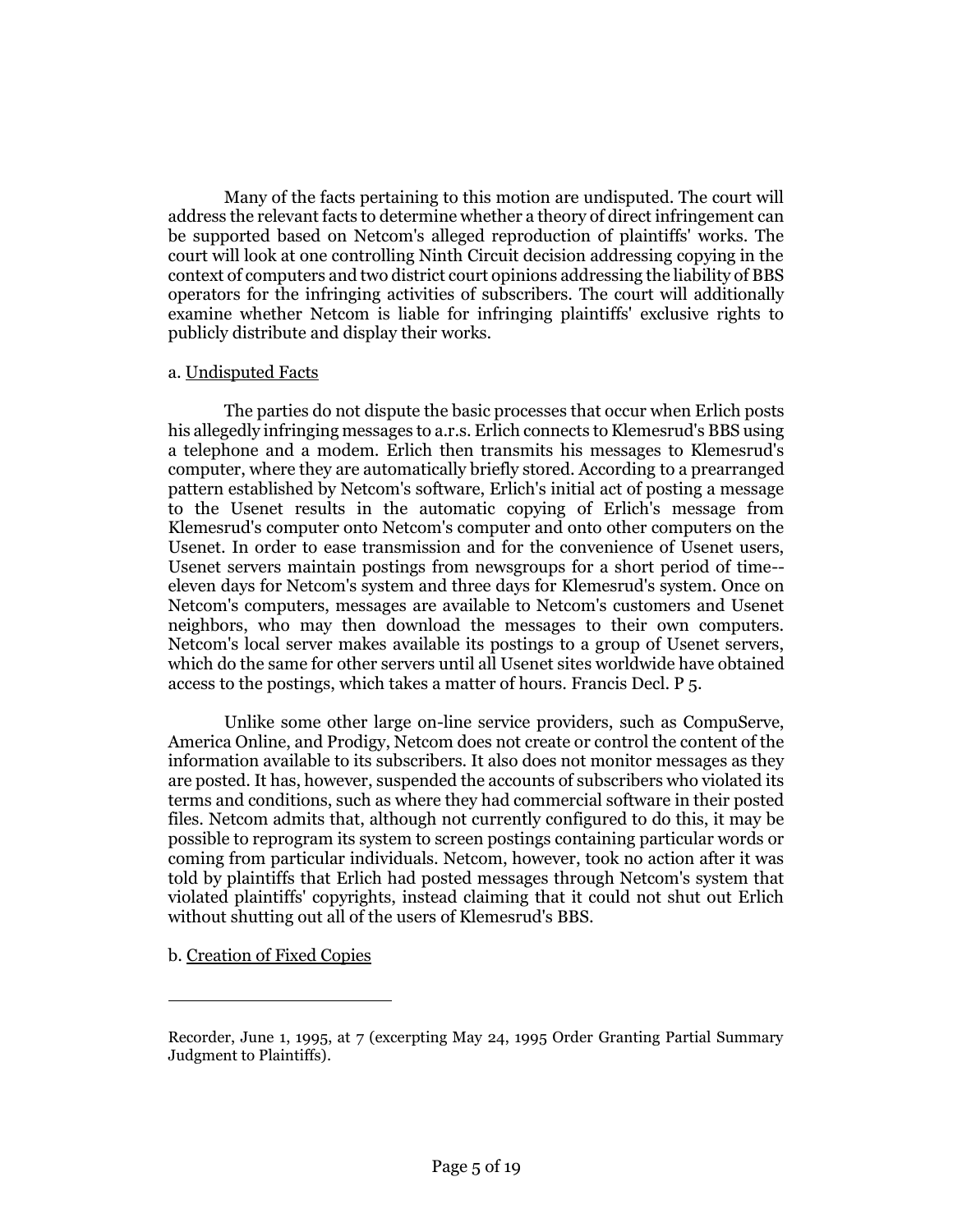The Ninth Circuit addressed the question of what constitutes infringement in the context of storage of digital information in a computer's random access memory ("RAM"). MAI Systems Corp. v. Peak Computer, Inc., 991 F.2d 511, 518 (9th Cir. 1993). In MAI, the Ninth Circuit upheld a finding of copyright infringement where a repair person, who was not authorized to use the computer owner's licensed operating system software, turned on the computer, thus loading the operating system into RAM for long enough to check an "error log." Id. at 518-19. Copyright protection subsists in original works of authorship "fixed in any tangible medium of expression, now known or later developed, from which they can be perceived, reproduced, or otherwise communicated, either directly or with the aid of a machine or device." 17 U.S.C. § 102 (emphasis added). A work is "fixed" when its "embodiment in a copy . . . is sufficiently permanent or stable to permit it to be perceived, reproduced, or otherwise communicated for a period of more than transitory duration." Id. § 101. MAI established that the loading of data from a storage device into RAM constitutes copying because that data stays in RAM long enough for it to be perceived. MAI Systems, 991 F.2d at 518.

In the present case, there is no question after MAI that "copies" were created, as Erlich's act of sending a message to a.r.s. caused reproductions of portions of plaintiffs' works on both Klemesrud's and Netcom's storage devices. Even though the messages remained on their systems for at most eleven days, they were sufficiently "fixed" to constitute recognizable copies under the Copyright Act. See Information Infrastructure Task Force, Intellectual Property and the National Information Infrastructure: The Report of the Working Group on Intellectual Property Rights 66 (1995) ("IITF Report").

# c. Is Netcom Directly Liable for Making the Copies?

Accepting that copies were made, Netcom argues that Erlich, and not Netcom, is directly liable for the copying. MAI did not address the question raised in this case: whether possessors of computers are liable for incidental copies automatically made on their computers using their software as part of a process initiated by a third party. Netcom correctly distinguishes MAI on the ground that Netcom did not take any affirmative action that directly resulted in copying plaintiffs' works other than by installing and maintaining a system whereby software automatically forwards messages received from subscribers onto the Usenet, and temporarily stores copies on its system. Netcom's actions, to the extent that they created a copy of plaintiffs' works, were necessary to having a working system for transmitting Usenet postings to and from the Internet. Unlike the defendants in MAI, neither Netcom nor Klemesrud initiated the copying. The defendants in MAI turned on their customers' computers thereby creating temporary copies of the operating system, whereas Netcom's and Klemesrud's systems can operate without any human intervention. Thus, unlike MAI, the mere fact that Netcom's system incidentally makes temporary copies of plaintiffs' works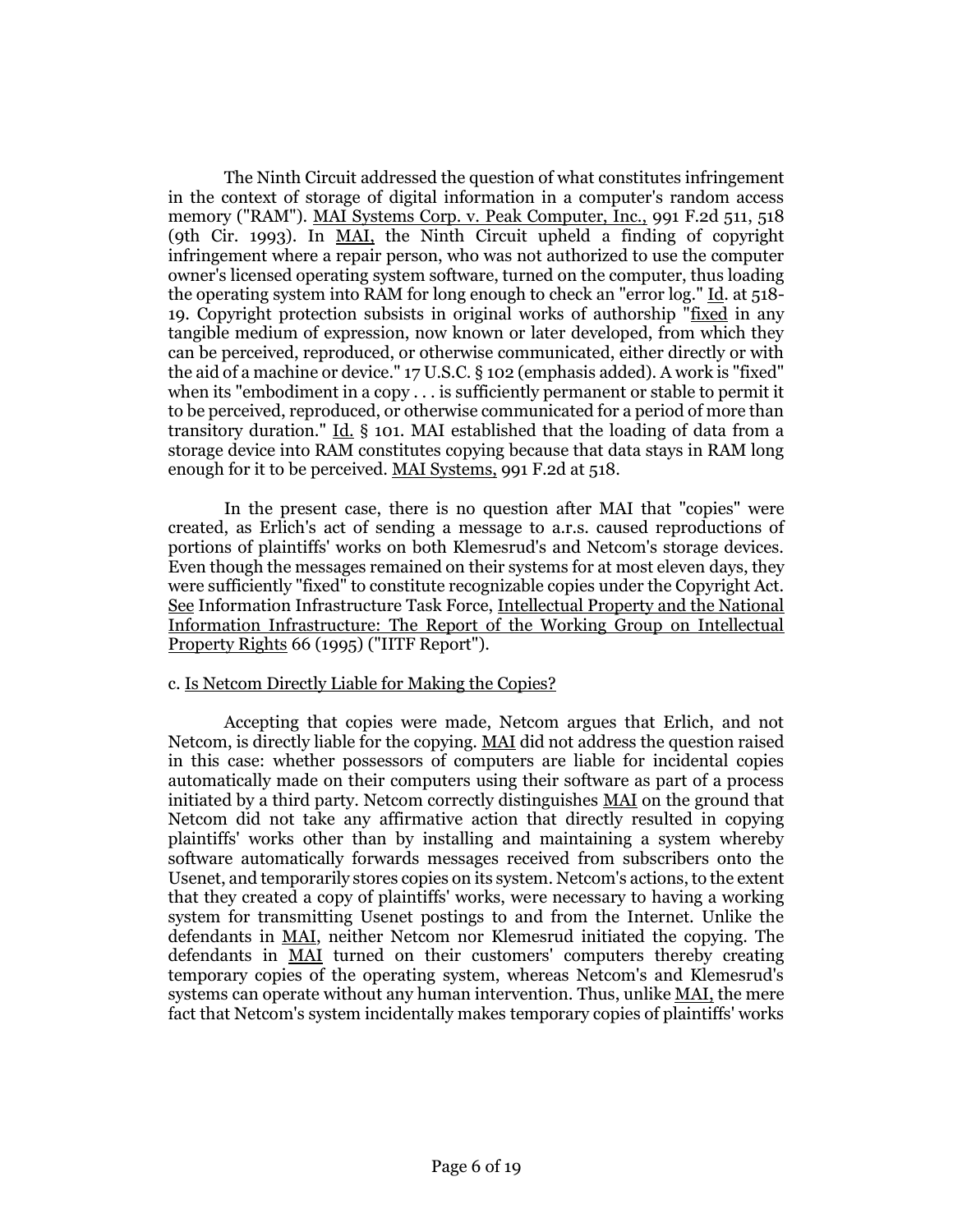does not mean Netcom has caused the copying.<sup>11</sup> The court believes that Netcom's act of designing or implementing a system that automatically and uniformly creates temporary copies of all data sent through it is not unlike that of the owner of a copying machine who lets the public make copies with it.<sup>12</sup> Although some of

<sup>11</sup> "One commentator addressed the difficulty in translating copyright concepts, including the public/private dichotomy, to the digitized environment. See Niva Elkin-Koren, *Copyright Law and Social Dialogue on the Information Superhighway: The Case Against Copyright Liability of Bulletin Board Operators,* 13 Cardozo Arts & Ent. L.J. 346, 390 (1993). This commentator noted that one way to characterize a BBS operation is that it "provides subscribers with access and services. As such, BBS operators do not create copies, and do not transfer them in any way. Users post the copies on the BBS, which other users can then read or download." Id. at 356.

<sup>12</sup> Netcom compares itself to a common carrier that merely acts as a passive conduit for information. In a sense, a Usenet server that forwards all messages acts like a common carrier, passively retransmitting every message that gets sent through it. Netcom would seem no more liable than the phone company for carrying an infringing facsimile transmission or storing an infringing audio recording on its voice mail. As Netcom's counsel argued, holding such a server liable would be like holding the owner of the highway, or at least the operator of a toll booth, liable for the criminal activities that occur on its roads. Since other similar carriers of information are not liable for infringement, there is some basis for exempting Internet access providers from liability for infringement by their users. The IITF Report concluded that "if an entity provided only the wires and conduit- such as the telephone company, it would have a good argument for an exemption if it was truly in the same position as a common carrier and could not control who or what was on its system." IITF Report at 122. Here, perhaps, the analogy is not completely appropriate as Netcom does more than just "provide the wire and conduits." Further, Internet providers are not natural monopolies that are bound to carry all the traffic that one wishes to pass through them, as with the usual common carrier. See id. at 122 n.392 (citing Federal Communications Commission v. Midwest Video Corp., 440 U.S. 689, 701, 59 L. Ed. 2d 692, 99 S. Ct. 1435 (1979)). Section 111 of the Copyright Act codifies the exemption for passive carriers who are otherwise liable for a secondary transmission. 3 Melville B. Nimmer & David Nimmer, NIMMER ON COPYRIGHT § 12.04[B][3], at 12-99 (1995). However, the carrier must not have any direct or indirect control over the content or selection of the primary transmission. <u>Id.</u>; 17 U.S.C.  $\S$  111(a)(3). Cf. infra part I.B.3.a. In any event, common carriers are granted statutory exemptions for liability that might otherwise exist. Here, Netcom does not fall under this statutory exemption, and thus faces the usual strict liability scheme that exists for copyright. Whether a new exemption should be carved out for online service providers is to be resolved by Congress, not the courts. Compare Comment, "Online Service Providers and Copyright Law: The Need for Change," 1 SYRACUSE J. LEGIS. & POL'Y 197, 202 (1995) (citing recommendations of online service providers for amending the Copyright Act to create liability only where a "provider has actual knowledge that a work that is being or has been transmitted onto, or stored on, its system is infringing,' and has the 'ability and authority' to stop the transmission, and has, after a reasonable amount of time, allowed the infringing activity to continue'") with IITF Report at 122 (recommending that Congress not exempt service providers from strict liability for direct infringements).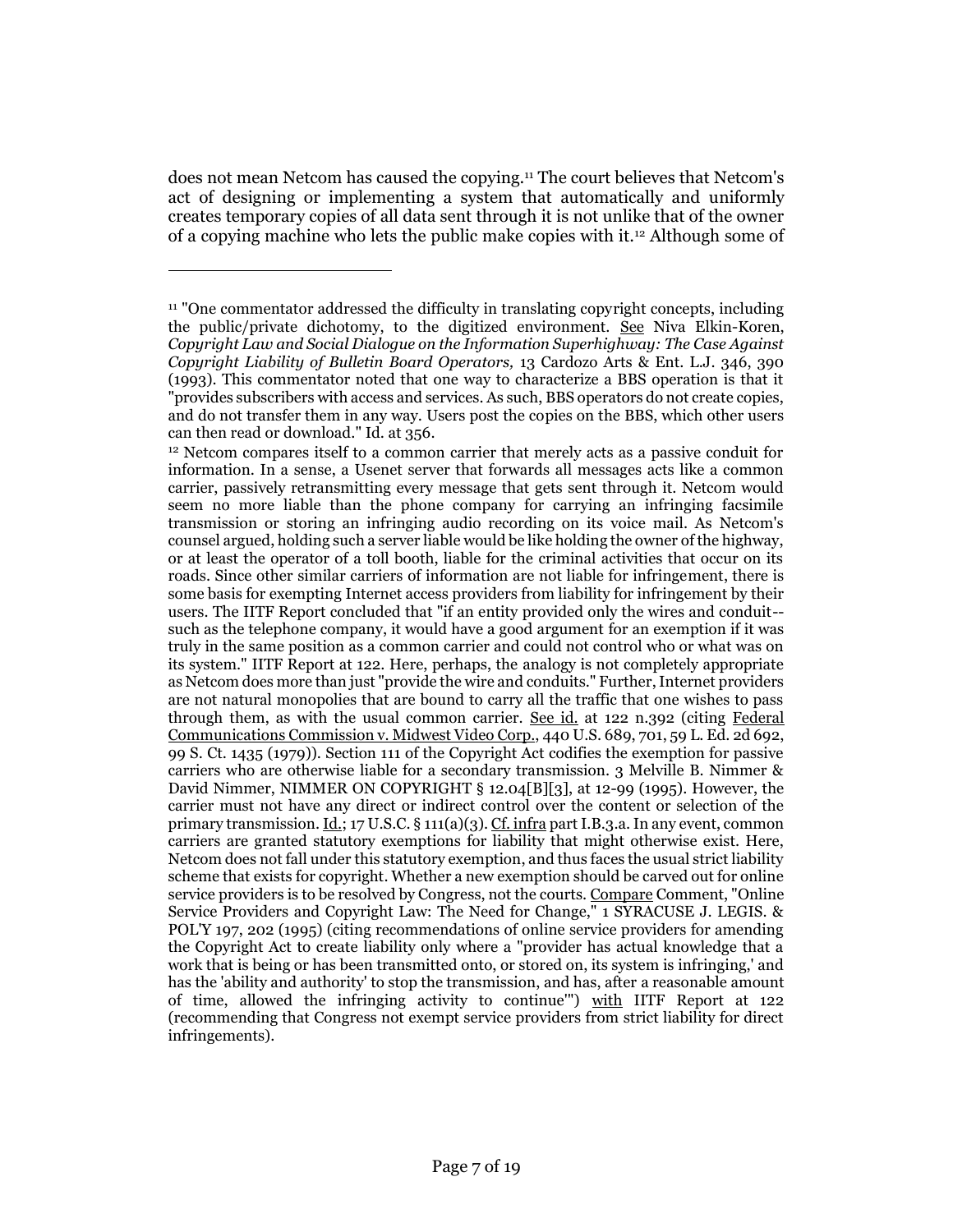the people using the machine may directly infringe copyrights, courts analyze the machine owner's liability under the rubric of contributory infringement, not direct infringement. See, e.g., RCA Records v. All-Fast Systems, Inc., 594 F. Supp. 335 (S.D.N.Y. 1984); 3 Melville B. Nimmer & David Nimmer, NIMMER ON COPYRIGHT § 12.04[A][2][b], at 12-78 to -79 (1995) ("NIMMER ON COPYRIGHT"); Elkin-Koren, supra, at 363 (arguing that "contributory infringement is more appropriate for dealing with BBS liability, first, because it focuses attention on the BBS-users relationship and the way imposing liability on BBS operators may shape this relationship, and second because it better addresses the complexity of the relationship between BBS operators and subscribers"). Plaintiffs' theory would create many separate acts of infringement and, carried to its natural extreme, would lead to unreasonable liability. It is not difficult to conclude that Erlich infringes by copying a protected work onto his computer and by posting a message to a newsgroup. However, plaintiffs' theory further implicates a Usenet server that carries Erlich's message to other servers regardless of whether that server acts without any human intervention beyond the initial setting up of the system. It would also result in liability for every single Usenet server in the worldwide link of computers transmitting Erlich's message to every other computer. These parties, who are liable under plaintiffs' theory, do no more than operate or implement a system that is essential if Usenet messages are to be widely distributed. There is no need to construe the Act to make all of these parties infringers. Although copyright is a strict liability statute, there should still be some element of volition or causation which is lacking where a defendant's system is merely used to create a copy by a third party.

Plaintiffs point out that the infringing copies resided for eleven days on Netcom's computer and were sent out from it onto the "Information Superhighway." However, under plaintiffs theory, any storage of a copy that occurs in the process of sending a message to the Usenet is an infringement. While it is possible that less "damage" would have been done if Netcom had heeded plaintiffs' warnings and acted to prevent Erlich's message from being forwarded,<sup>13</sup> this is not relevant to its direct liability for copying. The same argument is true of Klemesrud and any Usenet server. Whether a defendant makes a direct copy that constitutes infringement cannot depend on whether it received a warning to delete the message. See D.C. Comics, Inc. v. Mini Gift, 912 F.2d 29, 35 (2d Cir. 1990). This distinction may be relevant to contributory infringement, however, where knowledge is an element. See infra part I.B.2.a.

<sup>&</sup>lt;sup>13</sup> The court notes however, that stopping the distribution of information once it is on the Internet is not easy. The decentralized network was designed so that if one link in the chain be closed off, the information will be dynamically rerouted through another link. This was meant to allow the system to be used for communication after a catastrophic event that shuts down part of it. Francis Decl. P. 4.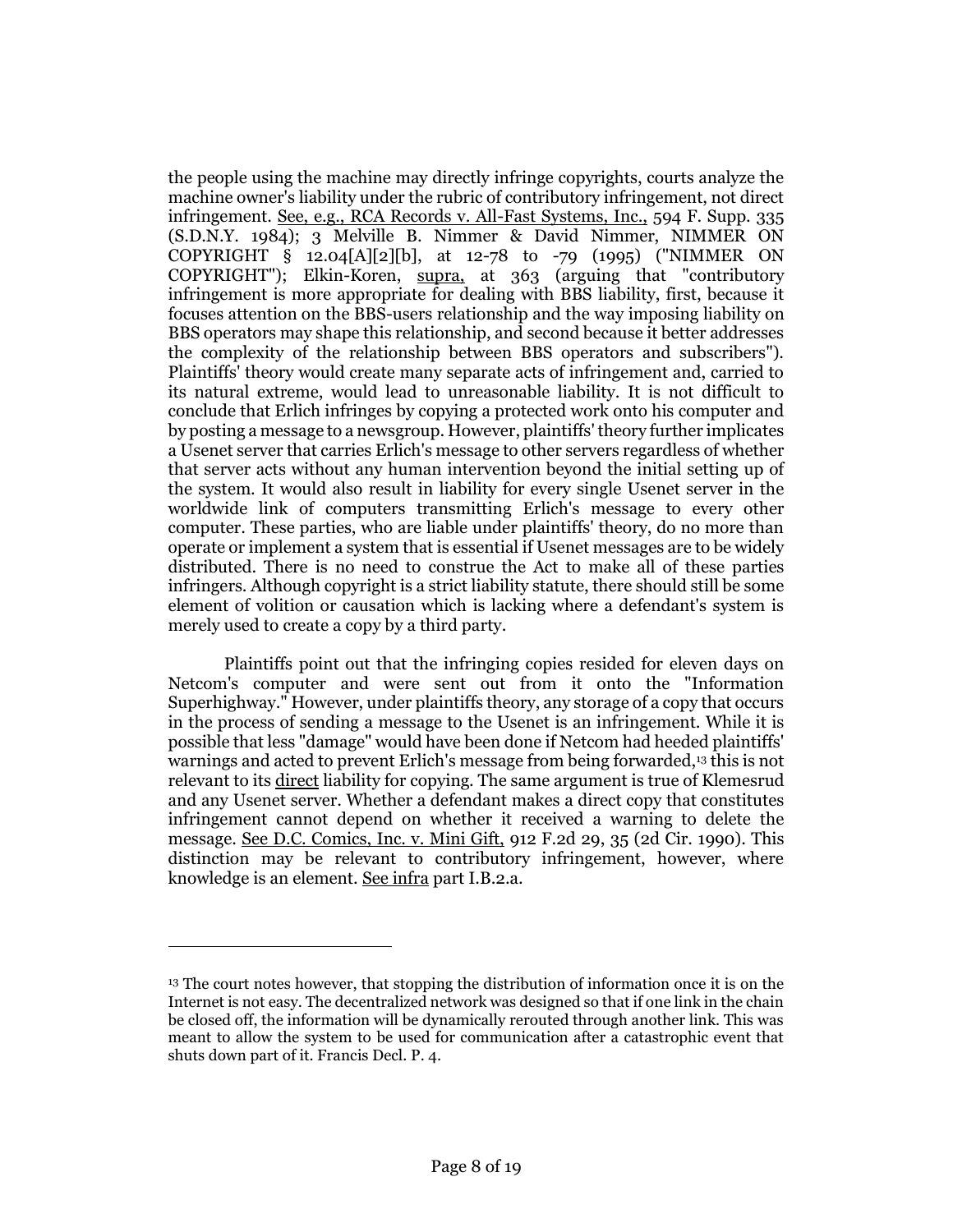The court will now consider two district court opinions that have addressed the liability of BBS operators for infringing files uploaded by subscribers.

# d. Playboy Case

 $\overline{a}$ 

Playboy Enterprises, Inc. v. Frena involved a suit against the operator of a small BBS whose system contained files of erotic pictures. 839 F. Supp. 1552, 1554 (M.D. Fla. 1993). A subscriber of the defendant's BBS had uploaded files containing digitized pictures copied from the plaintiff's copyrighted magazine, which files remained on the BBS for other subscribers to download. Id. The court did not conclude, as plaintiffs suggest in this case, that the BBS is itself liable for the unauthorized reproduction of plaintiffs' work; instead, the court concluded that the BBS operator was liable for violating the plaintiff's right to publicly distribute and display copies of its work. Id. at 1556-57.

In support of their argument that Netcom is directly liable for copying plaintiffs' works, plaintiffs cite to the court's conclusion that "there is no dispute that [the BBS operator] supplied a product containing unauthorized copies of a copyrighted work. It does not matter that [the BBS operator] claims he did not make the copies himself." Id. at 1556. It is clear from the context of this discussion<sup>14</sup> that the Playboy court was looking only at the exclusive right to distribute copies to the public, where liability exists regardless of whether the defendant makes copies. Here, however, plaintiffs do not argue that Netcom is liable for its public distribution of copies. Instead, they claim that Netcom is liable because its computers in fact made copies. Therefore, the above-quoted language has no bearing on the issue of direct liability for unauthorized reproductions. Notwithstanding Playboy's holding that a BBS operator may be directly liable for distributing or displaying to the public copies of protected works,<sup>15</sup> this court holds that the storage on a defendant's system of infringing copies and retransmission to other servers is not a direct infringement by the BBS operator of the exclusive right

 $14$  The paragraph in Playboy containing the quotation begins with a description of the right of public distribution. Id. Further, the above quoted language is followed by a citation to a discussion of the right of public distribution in Jay Dratler, Jr., INTELLECTUAL PROPERTY LAW: COMMERCIAL, CREATIVE AND INDUSTRIAL PROPERTY § 6.01[3], at 6-15 (1991). This treatise states that "the distribution right may be decisive, if, for example, a distributor supplies products containing unauthorized copies of a copyrighted work but has not made the copies itself." Id. (citing to Williams Electronics, Inc. v. Artic International, Inc., 685 F.2d 870, 876 (3d Cir. 1982)). In any event, the Williams holding regarding public distribution was dicta, as the court found that the defendant had also made copies. Id.

<sup>15</sup> Given the ambiguity in plaintiffs' reference to a violation of the right to "publish" and to Playboy, it is possible that plaintiffs are also claiming that Netcom infringed their exclusive right to publicly distribute their works. The court will address this argument infra.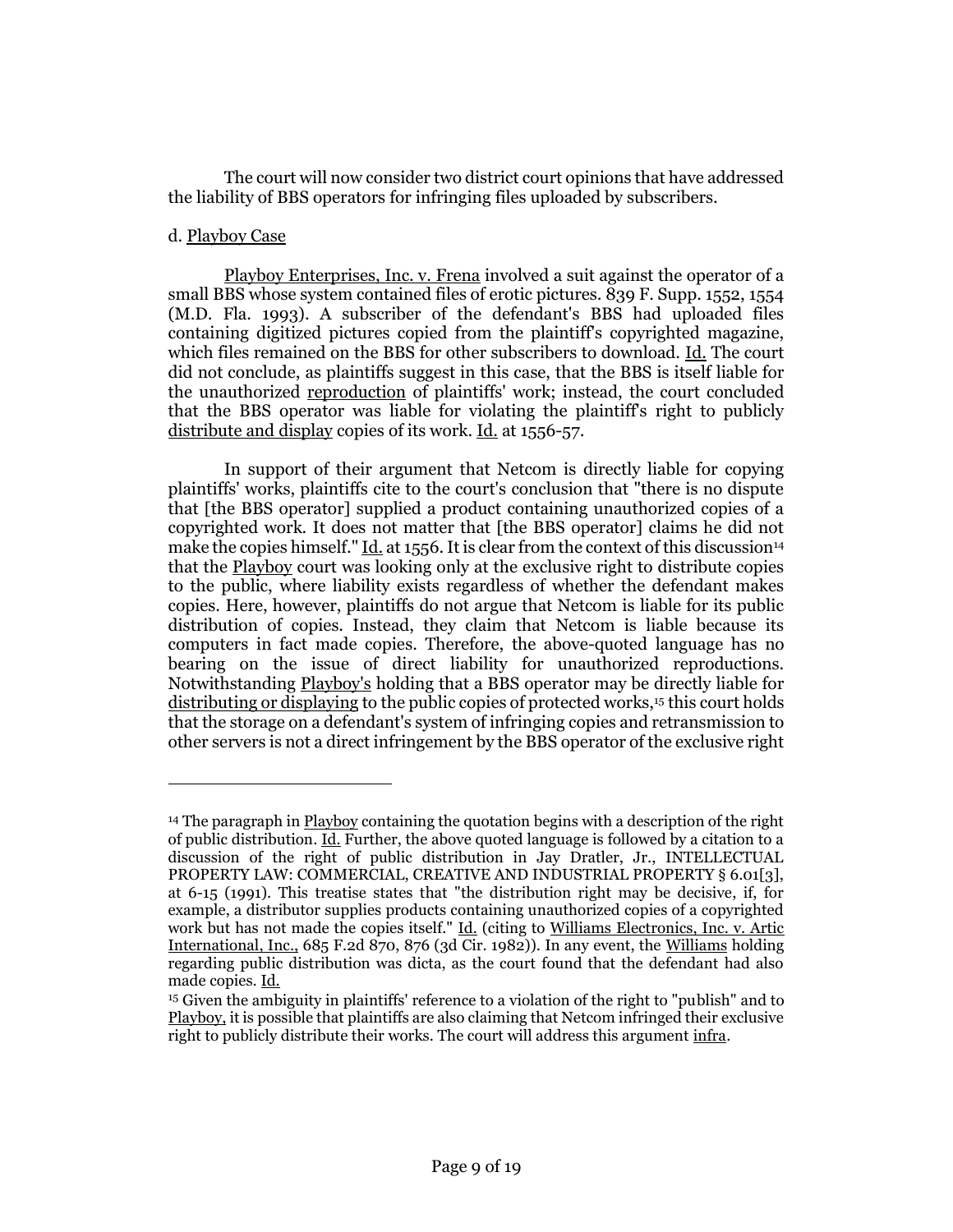to reproduce the work where such copies are uploaded by an infringing user. Playboy does not hold otherwise.<sup>16</sup>

#### e. Sega Case

 $\overline{a}$ 

A court in this district addressed the issue of whether a BBS operator is liable for copyright infringement where it solicited subscribers to upload files containing copyrighted materials to the BBS that were available for others to download. Sega Enterprises Ltd. v. MAPHIA, 857 F. Supp. 679, 683 (N.D. Cal. 1994). The defendant's "MAPHIA" BBS contained copies of plaintiff Sega's video game programs that were uploaded by users. Id. at 683. The defendant solicited the uploading of such programs and received consideration for the right to download files. Id. Access was given for a fee or to those purchasing the defendant's hardware device that allowed Sega video game cartridges to be copied. Id. at 683- 84. The court granted a preliminary injunction against the defendant, finding that plaintiffs had shown a prima facie case of direct and contributory infringement. Id. at 687. The court found that copies were made by unknown users of the BBS when files were uploaded and downloaded. Id. Further, the court found that the defendant's knowledge of the infringing activities, encouragement, direction and provision of the facilities through his operation of the BBS constituted contributory infringement, even though the defendant did not know exactly when files were uploaded or downloaded. Id. at 686-87.

This court is not convinced that Sega provides support for a finding of direct infringement where copies are made on a defendant's BBS by users who upload files. Although there is some language in Sega regarding direct infringement, it is entirely conclusory:

Sega has established a *prima facie* case of direct copyright infringement under 17 U.S.C. § 501. Sega has established that unauthorized copies of its games are made when such games are uploaded to the MAPHIA bulletin board, here with the knowledge of Defendant Scherman. These games are thereby placed on the storage media of the electronic bulletin board by unknown users.

Id. at 686 (emphasis added). The court's reference to the "knowledge of Defendant" indicates that the court was focusing on contributory infringement, as knowledge is not an element of direct infringement. Perhaps, Sega's references to direct infringement and that "copies…are made" are to the direct liability of the

<sup>&</sup>lt;sup>16</sup> The court further notes that  $Playboy$  has been much criticized. <u>See, e.g.</u>, L. Rose, NETLAW 91-92 (1995). The finding of direct infringement was perhaps influenced by the fact that there was some evidence that defendants in fact knew of the infringing nature of the works, which were digitized photographs labeled "Playboy" and "Playmate."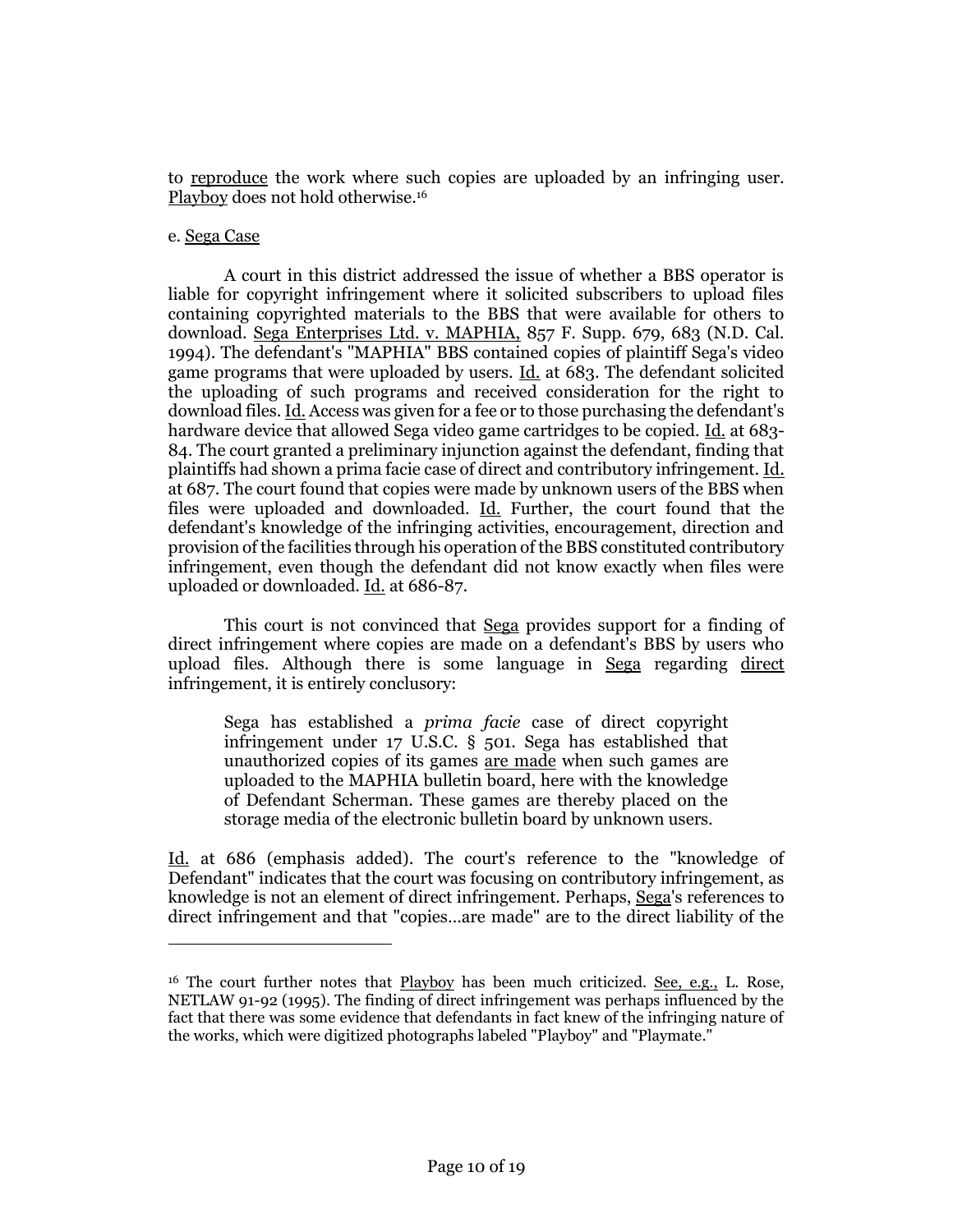"unknown users," as there can be no contributory infringement by a defendant without direct infringement by another. See 3 NIMMER ON COPYRIGHT § 12.04[A][3][a], at 12-89. Thus, the court finds that neither Playboy nor Sega requires finding Netcom liable for direct infringement of plaintiffs' exclusive right to reproduce their works.<sup>17</sup>

## f. Public Distribution and Display?

 $\overline{a}$ 

Plaintiffs allege that Netcom is directly liable for making copies of their works. See FAC P 25. They also allege that Netcom violated their exclusive rights to publicly display copies of their works. FAC PP 44, 51. There are no allegations that Netcom violated plaintiffs' exclusive right to publicly distribute their works. However, in their discussion of direct infringement, plaintiffs insist that Netcom is liable for "maintaining copies of [Erlich's] messages on its server for eleven days for access by its subscribers and 'USENET neighbors'" and they compare this case to the Playboy case, which discussed the right of public distribution. Opp'n at 7. Plaintiffs also argued this theory of infringement at oral argument. Tr.<sup>18</sup> 5:22. Because this could be an attempt to argue that Netcom has infringed plaintiffs' rights of public distribution and display, the court will address these arguments.

Playboy concluded that the defendant infringed the plaintiff's exclusive rights to publicly distribute and display copies of its works. 839 F. Supp. at 1556- 57. The court is not entirely convinced that the mere possession of a digital copy on a BBS that is accessible to some members of the public constitutes direct infringement by the BBS operator. Such a holding suffers from the same problem of causation as the reproduction argument. Only the subscriber should be liable for causing the distribution of plaintiffs' work, as the contributing actions of the BBS provider are automatic and indiscriminate. Erlich could have posted his messages through countless access providers and the outcome would be the same: anyone with access to Usenet newsgroups would be able to read his messages. There is no logical reason to draw a line around Netcom and Klemesrud and say that they are uniquely responsible for distributing Erlich's messages. Netcom is not even the first link in the chain of distribution--Erlich had no direct relationship with Netcom but dealt solely with Klemesrud's BBS, which used Netcom to gain its Internet access. Every Usenet server has a role in the distribution, so plaintiffs' argument would create unreasonable liability. Where the BBS merely stores and

<sup>17</sup> To the extent that Sega holds that BBS operators are directly liable for copyright infringement when users upload infringing works to their systems, this court respectfully disagrees with the court's holding for the reasons discussed above. Further, such a holding was dicta, as there was evidence that the defendant knew of the infringing uploads by users and, in fact, actively encouraged such activity, thus supporting the contributory infringement theory. Id. at 683.

<sup>&</sup>lt;sup>18</sup> References to "Tr." are to the reporter's transcript of the June 23, 1995 hearing on these motions.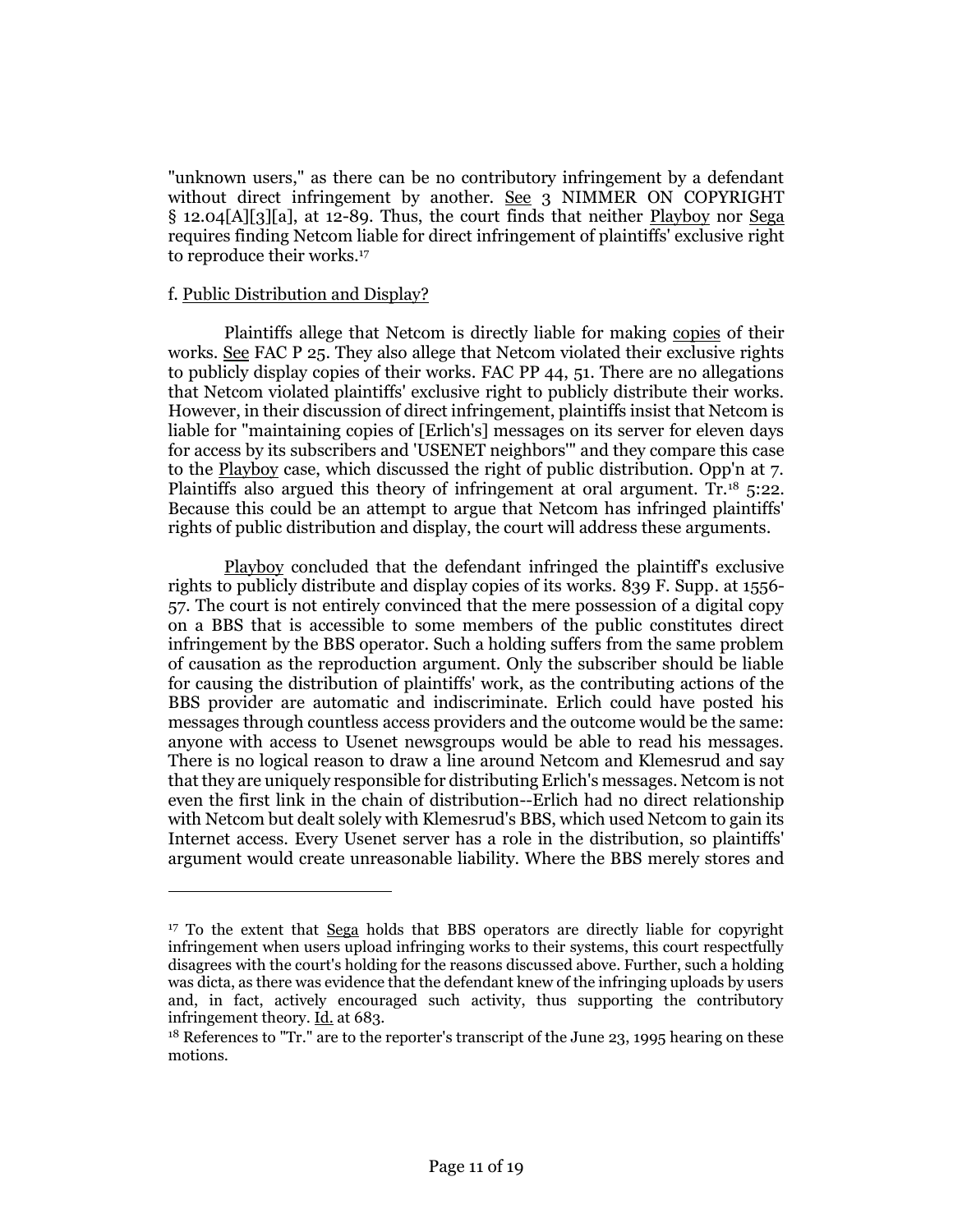passes along all messages sent by its subscribers and others, the BBS should not be seen as causing these works to be publicly distributed or displayed.

Even accepting the Playboy court's holding, the case is factually distinguishable. Unlike the BBS in that case, Netcom does not maintain an archive of files for its users. Thus, it cannot be said to be "supplying a product." In contrast to some of its larger competitors, Netcom does not create or control the content of the information available to its subscribers; it merely provides access to the Internet, whose content is controlled by no single entity. Although the Internet consists of many different computers networked together, some of which may contain infringing files, it does not make sense to hold the operator of each computer liable as an infringer merely because his or her computer is linked to a computer with an infringing file. It would be especially inappropriate to hold liable a service that acts more like a conduit, in other words, one that does not itself keep an archive of files for more than a short duration. Finding such a service liable would involve an unreasonably broad construction of public distribution and display rights. No purpose would be served by holding liable those who have no ability to control the information to which their subscribers have access, even though they might be in some sense helping to achieve the Internet's automatic "public distribution" and the users' "public" display of files.

# g. Conclusion

The court is not persuaded by plaintiffs' argument that Netcom is directly liable for the copies that are made and stored on its computer. Where the infringing subscriber is clearly directly liable for the same act, it does not make sense to adopt a rule that could lead to the liability of countless parties whose role in the infringement is nothing more than setting up and operating a system that is necessary for the functioning of the Internet. Such a result is unnecessary as there is already a party directly liable for causing the copies to be made. Plaintiffs occasionally claim that they only seek to hold liable a party that refuses to delete infringing files after they have been warned. However, such liability cannot be based on a theory of direct infringement, where knowledge is irrelevant. The court does not find workable a theory of infringement that would hold the entire Internet liable for activities that cannot reasonably be deterred. Billions of bits of data flow through the Internet and are necessarily stored on servers throughout the network and it is thus practically impossible to screen out infringing bits from noninfringing bits. Because the court cannot see any meaningful distinction (without regard to knowledge) between what Netcom did and what every other Usenet server does, the court finds that Netcom cannot be held liable for direct infringement. Cf. IITF Report at 69 (noting uncertainty regarding whether BBS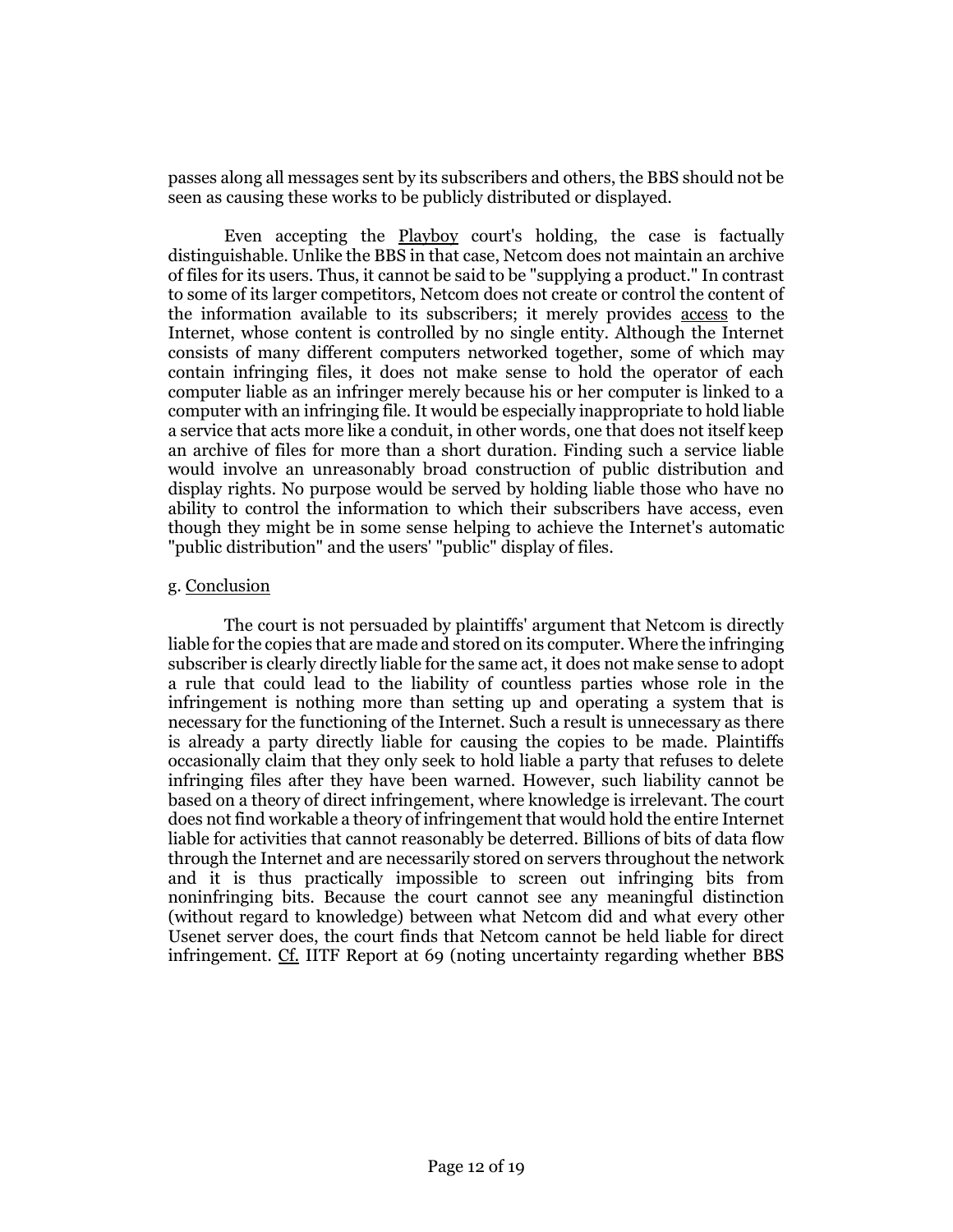operator should be directly liable for reproduction or distribution of files uploaded by a subscriber).<sup>19</sup>

# 2. Contributory Infringement

Netcom is not free from liability just because it did not directly infringe plaintiffs' works; it may still be liable as a contributory infringer. Although there is no statutory rule of liability for infringement committed by others,

the absence of such express language in the copyright statute does not preclude the imposition of liability for copyright infringement on certain parties who have not themselves engaged in the infringing activity. For vicarious liability is imposed in virtually all areas of the law, and the concept of contributory infringement is merely a species of the broader problem of identifying the circumstances in which it is just to hold one individual accountable for the actions of another.

Sony Corp. v. Universal City Studios, Inc., 464 U.S. 417, 435, 78 L. Ed. 2d 574, 104 S. Ct. 774 (1984) (footnote omitted). Liability for participation in the infringement will be established where the defendant, "with knowledge of the infringing activity, induces, causes or materially contributes to the infringing conduct of another." Gershwin Publishing Corp. v. Columbia Artists Management, Inc., 443 F.2d 1159, 1162 (2d Cir. 1971).

# a. Knowledge of Infringing Activity

 $\overline{a}$ 

Plaintiffs insist that Netcom knew that Erlich was infringing their copyrights at least after receiving notice from plaintiffs' counsel indicating that Erlich had posted copies of their works onto a.r.s. through Netcom's system. Despite this knowledge, Netcom continued to allow Erlich to post messages to a.r.s. and left the allegedly infringing messages on its system so that Netcom's subscribers and other Usenet servers could access them. Netcom argues that it did not possess the necessary type of knowledge because (1) it did not know of Erlich's

<sup>19</sup> Despite that uncertainty, the IITF Report recommends a strict liability paradigm for BBS operators. See IITF Report at 122-24. It recommends that Congress not exempt on-line service providers from strict liability because this would prematurely deprive the system of an incentive to get providers to reduce the damage to copyright holders by reducing the chances that users will infringe by educating them, requiring indemnification, purchasing insurance, and, where efficient, developing technological solutions to screening out infringement. Denying strict liability in many cases would leave copyright owners without an adequate remedy since direct infringers may act anonymously or pseudonymously or may not have the resources to pay a judgment. Id.; see also Hardy, supra.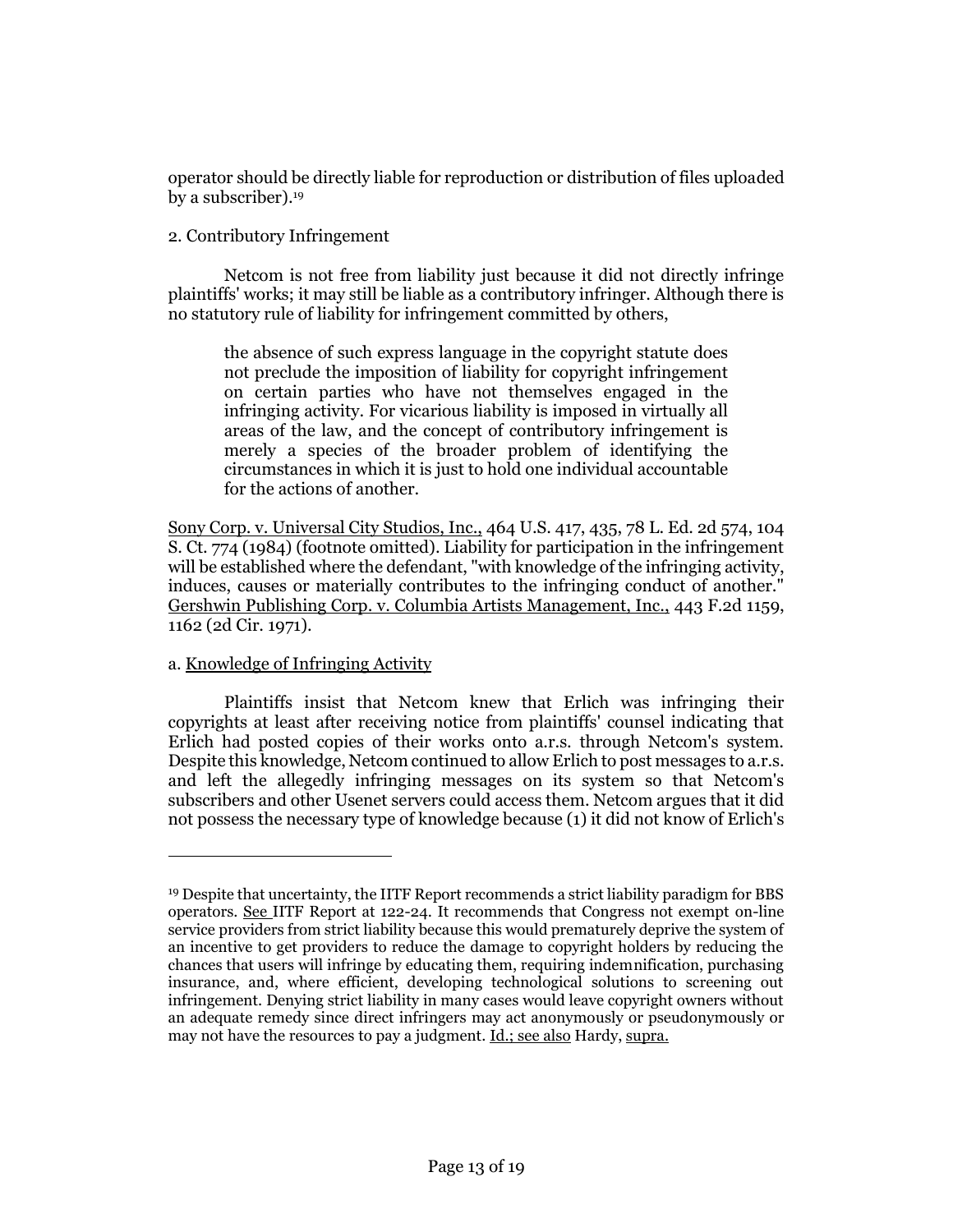planned infringing activities when it agreed to lease its facilities to Klemesrud, (2) it did not know that Erlich would infringe prior to any of his postings, (3) it is unable to screen out infringing postings before they are made, and (4) its knowledge of the infringing nature of Erlich's postings was too equivocal given the difficulty in assessing whether the registrations were valid and whether Erlich's use was fair. The court will address these arguments in turn.

Netcom cites cases holding that there is no contributory infringement by the lessors of premises that are later used for infringement unless the lessor had knowledge of the intended use at the time of the signing of the lease. See, e.g., Deutsch v. Arnold, 98 F.2d 686, 688 (2d Cir. 1938).<sup>20</sup> The contribution to the infringement by the defendant in Deutsch was merely to lease use of the premises to the infringer. Here, Netcom not only leases space but also serves as an access provider, which includes the storage and transmission of information necessary to facilitate Erlich's postings to a.r.s. Unlike a landlord, Netcom retains some control over, the use of its system. See infra part I.B.3.a. Thus, the relevant time frame for knowledge is not when Netcom entered into an agreement with Klemesrud. It should be when Netcom provided its services to allow Erlich to infringe plaintiffs' copyrights. Cf. Screen Gems-Columbia Music, Inc. v. Mark-Fi Records, Inc., 256 F. Supp. 399, 403 (S.D.N.Y. 1966) (analyzing knowledge at time that defendant rendered its particular service). It is undisputed that Netcom did not know that Erlich was infringing before it received notice from plaintiffs. Netcom points out that the alleged instances of infringement occurring on Netcom's system all happened prior to December 29, 1994, the date on which Netcom first received notice of plaintiffs' infringement claim against Erlich. See Pisani Feb. 8, 1995 Decl., P 6 & Exs. (showing latest posting made on December 29, 1994); McShane Feb. 8, 1995 Decl.; FAC PP 36-38 & Ex. I. Thus, there is no question of fact as to whether Netcom knew or should have known of Erlich's infringing activities that occurred more than 11 days before receipt of the December 28, 1994 letter.

However, the evidence reveals a question of fact as to whether Netcom knew or should have known that Erlich had infringed plaintiffs' copyrights following receipt of plaintiffs' letter. Because Netcom was arguably participating in Erlich's public distribution of plaintiffs' works, there is a genuine issue as to whether Netcom knew of any infringement by Erlich before it was too late to do anything about it. If plaintiffs can prove the knowledge element, Netcom will be liable for contributory infringement since its failure to simply cancel Erlich's infringing message and thereby stop an infringing copy from being distributed worldwide constitutes substantial participation in Erlich's public distribution of

<sup>&</sup>lt;sup>20</sup> Adopting such a rule would relieve a BBS of liability for failing to take steps to remove infringing works from its system even after being handed a court's order finding infringement. This would be undesirable and is inconsistent with Netcom's counsel's admission that Netcom would have an obligation to act in such circumstances. Tr. 35:25; see also Tr. 42:18-42:20.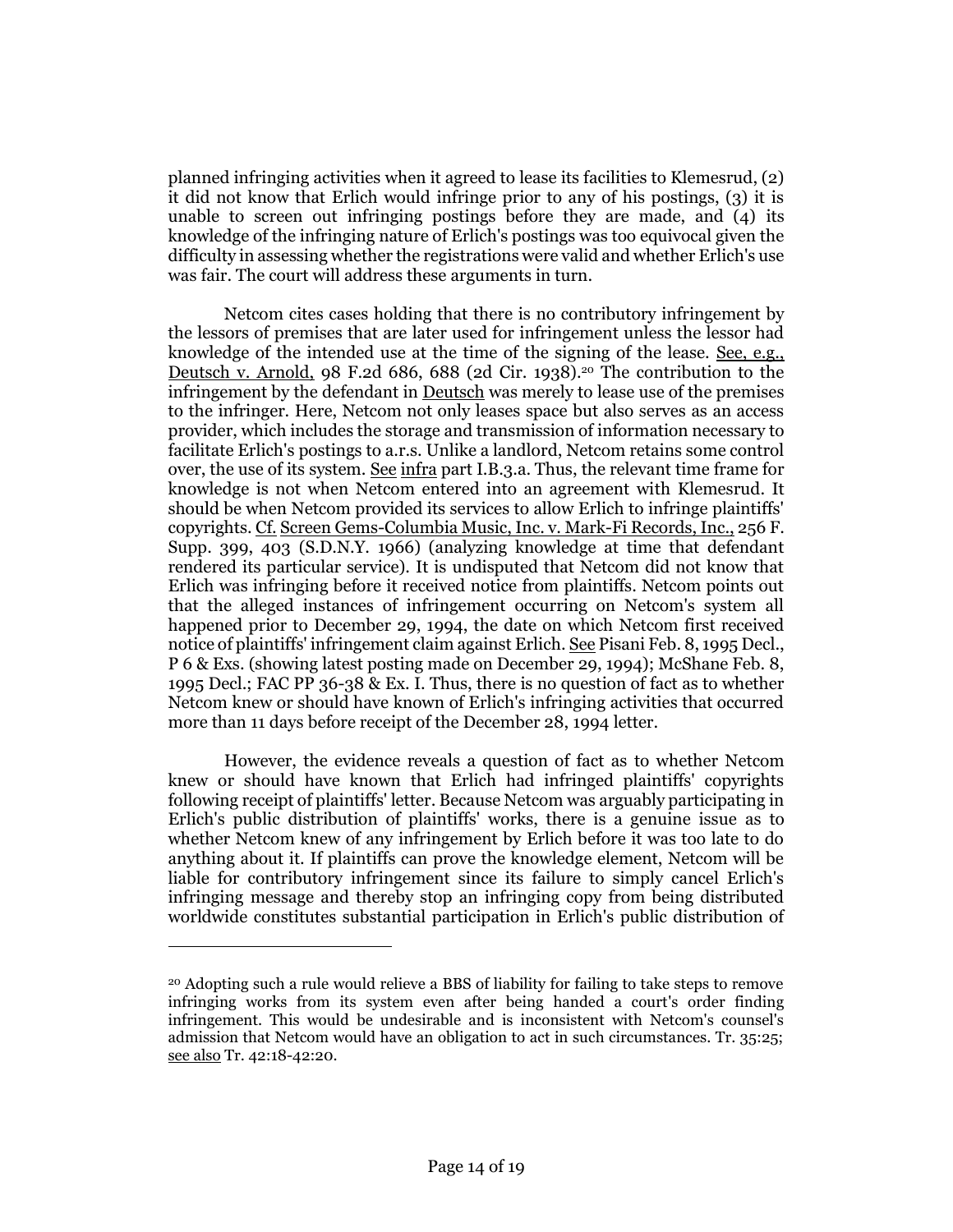the message. Cf. R.T. Nimmer, THE LAW OF COMPUTER TECHNOLOGY P 15.11B, at S15-42 (2d ed. 1994) (opining that "where information service is less directly involved in the enterprise of creating unauthorized copies a finding of contributory infringement is not likely").

Netcom argues that its knowledge after receiving notice of Erlich's alleged infringing activities was too equivocal given the difficulty in assessing whether registrations are valid and whether use is fair. Although a mere unsupported allegation of infringement by a copyright owner may not automatically put a defendant on notice of infringing activity, Netcom's position that liability must be unequivocal is unsupportable. While perhaps the typical infringing activities of BBSs will involve copying software, where BBS operators are better equipped to judge infringement, the fact that this involves written works should not distinguish it. Where works contain copyright notices within them, as here, it is difficult to argue that a defendant did not know that the works were copyrighted. To require proof of valid registrations would be impractical and would perhaps take too long to verify, making it impossible for a copyright holder to protect his or her works in some cases, as works are automatically deleted less than two weeks after they are posted. The court is more persuaded by the argument that it is beyond the ability of a BBS operator to quickly and fairly determine when a use is not infringement where there is at least a colorable claim of fair use. Where a BBS operator cannot reasonably verify a claim of infringement, either because of a possible fair use defense, the lack of copyright notices on the copies, or the copyright holder's failure to provide the necessary documentation to show that there is a likely infringement, the operator's lack of knowledge will be found reasonable and there will be no liability for contributory infringement for allowing the continued distribution of the works on its system.

Since Netcom was given notice of an infringement claim before Erlich had completed his infringing activity, there may be a question of fact as to whether Netcom knew or should have known that such activities were infringing. Given the context of a dispute between a former minister and a church he is criticizing, Netcom may be able to show that its lack of knowledge that Erlich was infringing was reasonable. However, Netcom admits that it did not even look at the postings once given notice and that had it looked at the copyright notice and statements regarding authorship it would have triggered an investigation into whether there was infringement. Kobrin June 7, 1995 Decl., Ex. H, Hoffman Depo. At 125-128. These facts are sufficient to raise a question as to Netcom's knowledge once it received a letter from plaintiffs on December 29, 1994.<sup>21</sup>

<sup>&</sup>lt;sup>21</sup> The court does not see the relevance of plaintiffs' argument that Netcom's failure to investigate their claims of infringement or take actions against Erlich was a departure from Netcom's normal procedure. A policy and practice of acting to stop postings where there is inadequate knowledge of infringement in no way creates a higher standard of care under the Copyright Act as to subsequent claims of user infringement.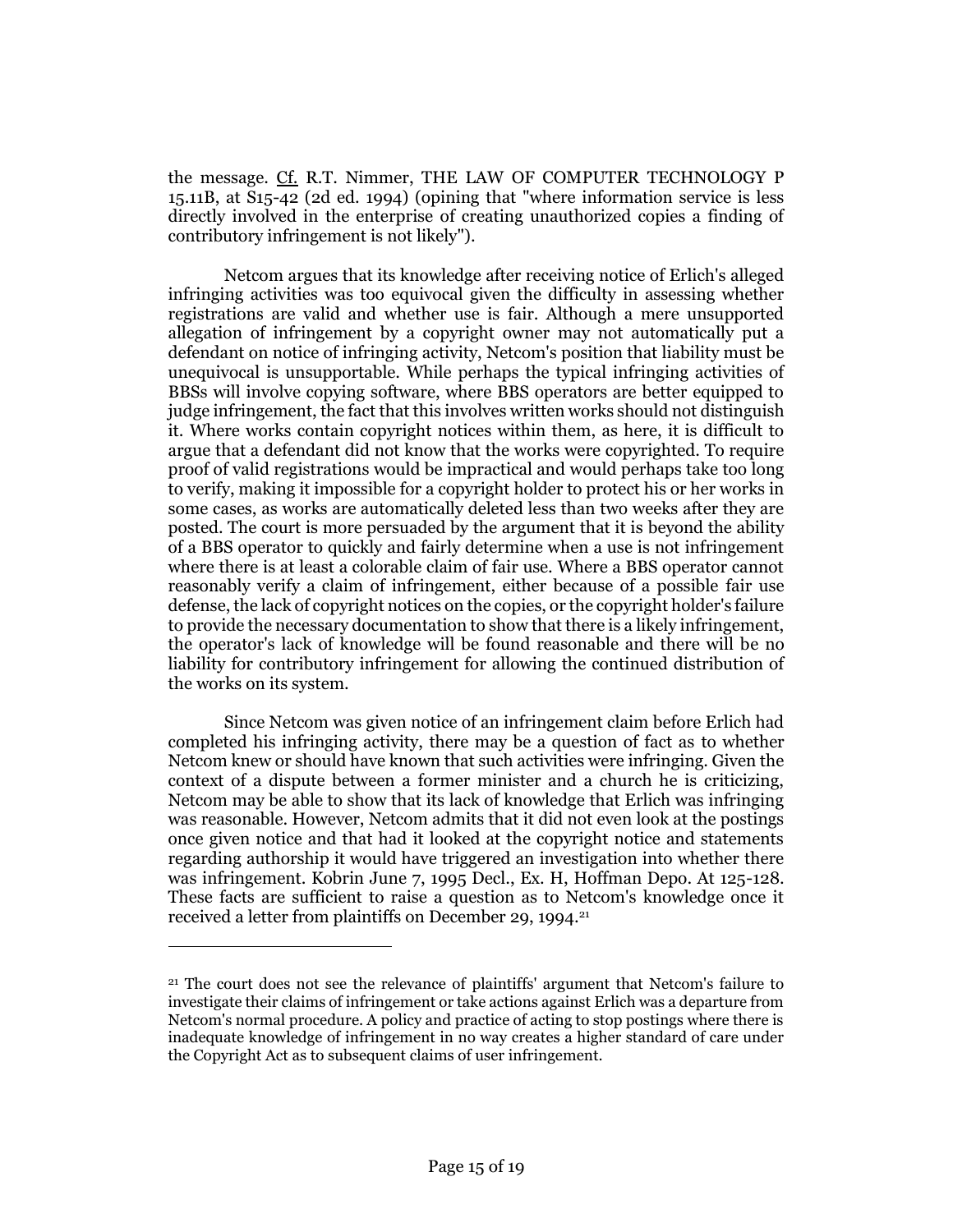# b. Substantial Participation

Where a defendant has knowledge of the primary infringer's infringing activities, it will be liable if it "induces, causes or materially contributes to the infringing conduct of" the primary infringer. Gershwin Publishing, 443 F.2d at 1162. Such participation must be substantial. Apple Computer, Inc. v. Microsoft Corp., 821 F. Supp. 616, 625 (N.D. Cal. 1993), aff'd, 35 F.3d 1435 (9th Cir. 1994); Demetriades v. Kaufmann, 690 F. Supp. 289, 294 (S.D.N.Y. 1988).

Providing a service that allows for the automatic distribution of all Usenet postings, infringing and noninfringing, goes well beyond renting a premises to an infringer. See Fonovisa, Inc. v. Cherry Auction, Inc., 847 F. Supp. 1492, 1496 (E.D. Cal. 1994) (finding that renting space at swap meet to known bootleggers not "substantial participation" in the infringers' activities). It is more akin to the radio stations that were found liable for rebroadcasting an infringing broadcast. See, e.g., Select Theatres Corp. v. Ronzoni Macaroni Corp, 59 U.S.P.Q. 288, 291 (S.D.N.Y. 1943). Netcom allows Erlich's infringing messages to remain on its system and be further distributed to other Usenet servers worldwide. It does not completely relinquish control over how its system is used, unlike a landlord. Thus, it is fair, assuming Netcom is able to take simple measures to prevent further damage to plaintiffs' copyrighted works, to hold Netcom liable for contributory infringement where Netcom has knowledge of Erlich's infringing postings yet continues to aid in the accomplishment of Erlich's purpose of publicly distributing the postings. Accordingly, plaintiffs do raise a genuine issue of material fact as to their theory of contributory infringement as to the postings made after Netcom was on notice of plaintiffs' infringement claim.

# 3. Vicarious Liability

Even if plaintiffs cannot prove that Netcom is contributorily liable for its participation in the infringing activity, it may still seek to prove vicarious infringement based on Netcom's relationship to Erlich. A defendant is liable for vicarious liability for the actions of a primary infringer where the defendant (1) has the right and ability to control the infringer's acts and (2) receives a direct financial benefit from the infringement. See Shapiro, Bernstein & Co. v. H.L. Green Co., 316 F.2d 304, 306 (2d Cir. 1963). Unlike contributory infringement, knowledge is not an element of vicarious liability. 3 NIMMER ON COPYRIGHT § 12.04[A][1], at 12- 70.

# a. Right and Ability To Control

The first element of vicarious liability will be met if plaintiffs can show that Netcom has the right and ability to supervise the conduct of its subscribers. Netcom argues that it does not have the right to control its users' postings before they occur. Plaintiffs dispute this and argue that Netcom's terms and conditions,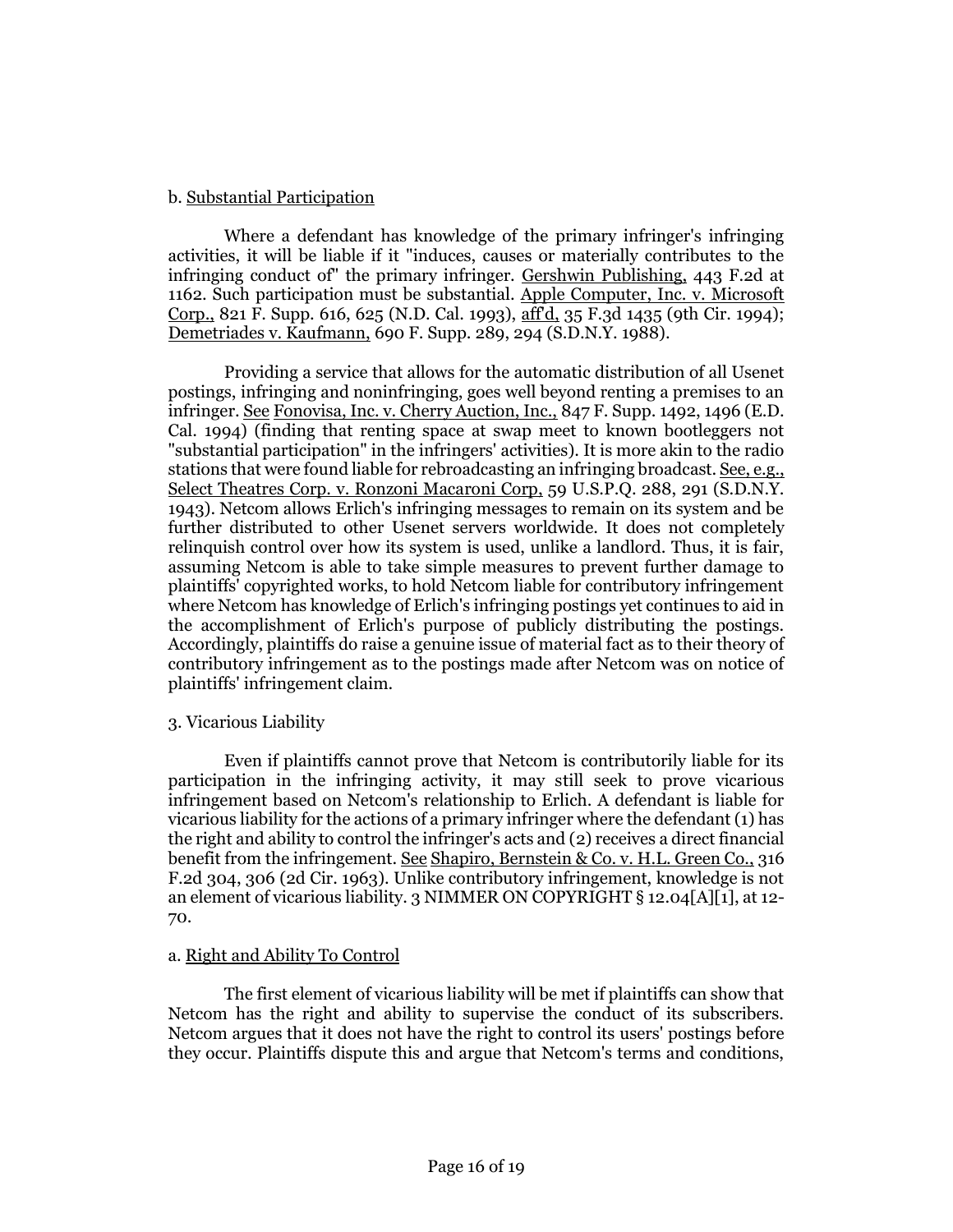to which its subscribers<sup>22</sup> must agree, specify that Netcom reserves the right to take remedial action against subscribers. See, e.g., Francis Depo. at 124-126. Plaintiffs argue that under "netiquette," the informal rules and customs that have developed on the Internet, violation of copyrights by a user is unacceptable and the access provider has a duty take measures to prevent this; where the immediate service provider fails, the next service provider up the transmission stream must act. See Castleman Decl. PP 32-43. Further evidence of Netcom's right to restrict infringing activity is its prohibition of copyright infringement and its requirement that its subscribers indemnify it for any damage to third parties. See Kobrin May 5, 1995 Decl., Ex. G. Plaintiffs have thus raised a question of fact as to Netcom's right to control Erlich's use of its services.

Netcom argues that it could not possibly screen messages before they are posted given the speed and volume of the data that goes through its system. Netcom further argues that it has never exercised control over the content of its users' postings. Plaintiffs' expert opines otherwise, stating that with an easy software modification Netcom could identify postings that contain particular words or come from particular individuals. Castleman Decl. PP 39-43; see also Francis Depo. at 262-63; Hoffman Depo. at 173-74, 178.<sup>23</sup> Plaintiffs further dispute Netcom's claim that it could not limit Erlich's access to Usenet without kicking off all 500 subscribers of Klemesrud's BBS. As evidence that Netcom has in fact exercised its ability to police its users' conduct, plaintiffs cite evidence that Netcom has acted to suspend subscribers' accounts on over one thousand occasions. See Ex. J (listing suspensions of subscribers by Netcom for commercial advertising, posting obscene materials, and off-topic postings). Further evidence shows that Netcom can delete specific postings. See Tr. 9:16. Whether such sanctions occurred before or after the abusive conduct is not material to whether Netcom can exercise control. The court thus finds that plaintiffs have raised a genuine issue of fact as to whether Netcom has the right and ability to exercise control over the activities of its subscribers, and of Erlich in particular.

# b. Direct Financial Benefit

 $\overline{a}$ 

Plaintiffs must further prove that Netcom receives a direct financial benefit from the infringing activities of its users. For example, a landlord who has the right and ability to supervise the tenant's activities is vicariously liable for the infringements of the tenant where the rental amount is proportional to the

<sup>22</sup> In this case, Netcom is even further removed from Erlich's activities. Erlich was in a contractual relationship only with Klemesrud. Netcom thus dealt directly only with Klemesrud. However, it is not crucial that Erlich does not obtain access directly through Netcom. The issue is Netcom's right and ability to control the use of its system, which it can do indirectly by controlling Klemesrud's use.

<sup>23</sup> However, plaintiffs submit no evidence indicating Netcom, or anyone, could design software that could determine whether a posting is infringing.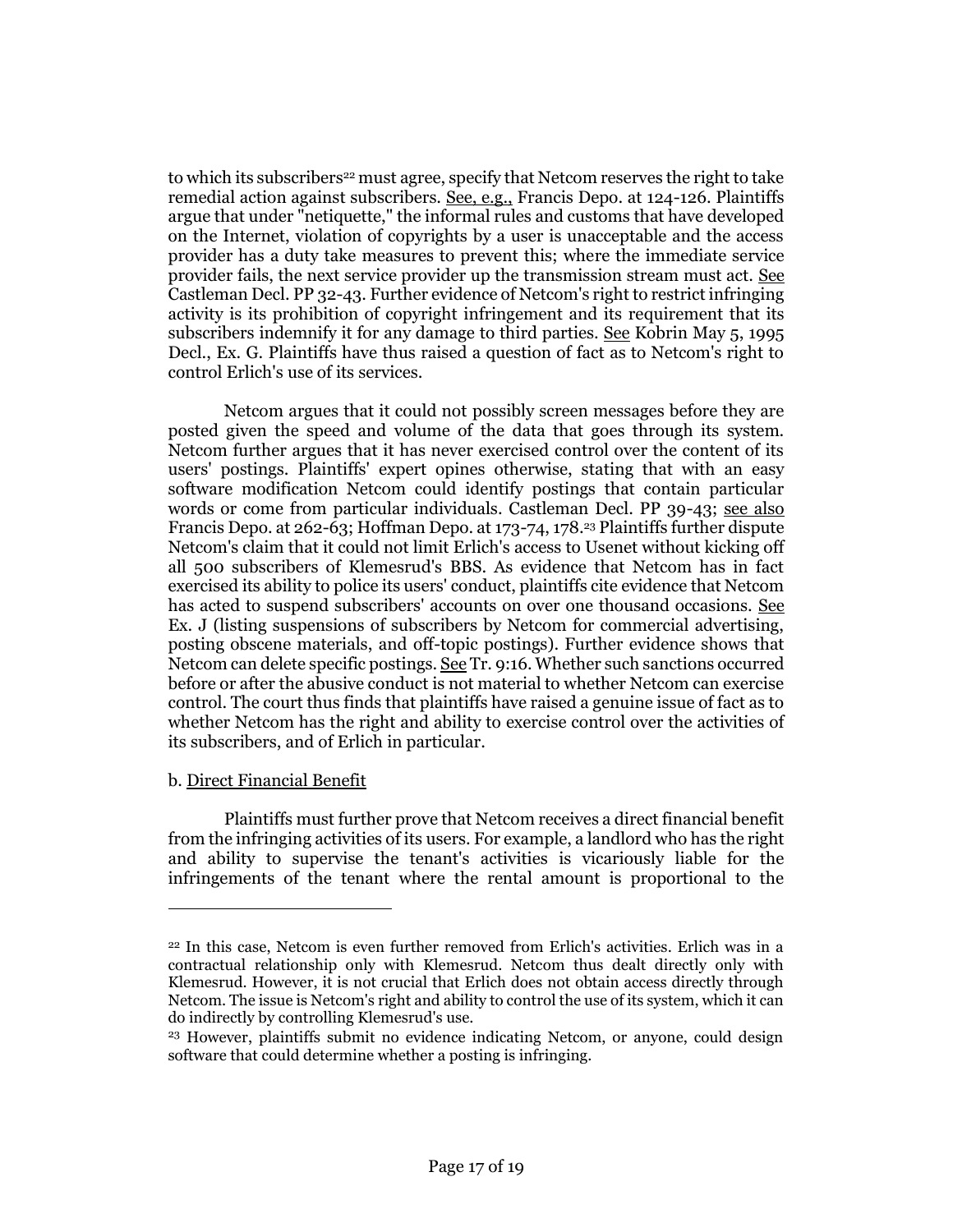proceeds of the tenant's sales. Shapiro, Bernstein, 316 F.2d at 306. However, where a defendant rents space or services on a fixed rental fee that does not depend on the nature of the activity of the lessee, courts usually find no vicarious liability because there is no direct financial benefit from the infringement. See, e.g., Roy Export Co. v. Trustees of Columbia University, 344 F. Supp. 1350, 1353 (S.D.N.Y. 1972) (finding no vicarious liability of university because no financial benefit from allowing screening of bootlegged films); Fonovisa, 847 F. Supp. at 1496 (finding swap meet operators did not financially benefit from fixed fee); see also Kelly Tickle, Comment, *The Vicarious Liability of Electronic Bulletin Board Operators for the Copyright Infringement Occurring on Their Bulletin Boards,* 80 IOWA L. REV. 391, 415 (1995) (arguing that BBS operators "lease cyberspace" and should thus be treated like landlords, who are not liable for infringement that occurs on their premises).

Plaintiffs argue that courts will find a financial benefit despite fixed fees. In Polygram International Publishing, Inc. v. Nevada/TIG, Inc., 855 F. Supp. 1314, 1330-33 (D. Mass. 1994), the court found a trade show organizer vicariously liable for the infringing performance of an exhibitor because, although the infringement did not affect the fixed rental fee received by the organizers, the organizers benefitted from the performances, which helped make the show a financial success. But see Artists Music, Inc. v. Reed Publishing, Inc., 1994 U.S. Dist. LEXIS 6395, 31 U.S.P.Q.2D (BNA) 1623, 1994 WL 191643, at \*6 (S.D.N.Y. 1994) (finding no vicarious liability for trade show organizers where revenues not increased because of infringing music performed by exhibitors). Plaintiffs cite two other cases where, despite fixed fees, defendants received financial benefits from allowing groups to perform infringing works over the radio without having to get an ASCAP license, which minimized the defendants' expenses. See Boz Scaggs Music v. KND Corp, 491 F. Supp. 908, 913 (D. Conn. 1980); Realsongs v. Gulf Broadcasting Corp., 824 F. Supp. 89, 92 (M.D. La. 1993). Plaintiffs' cases are factually distinguishable. Plaintiffs cannot provide any evidence of a direct financial benefit received by Netcom from Erlich's infringing postings. Unlike Shapiro, Bernstein, and like Fonovisa, Netcom receives a fixed fee. There is no evidence that infringement by Erlich, or any other user of Netcom's services, in any way enhances the value of Netcom's services to subscribers or attracts new subscribers. Plaintiffs argue, however, that Netcom somehow derives a benefit from its purported "policy of refusing to take enforcement actions against its subscribers and others who transmit infringing messages over its computer networks." Opp'n at 18. Plaintiffs point to Netcom's advertisements that, compared to competitors like CompuServe and America Online, Netcom provides easy, regulation-free Internet access. Plaintiffs assert that Netcom's policy attracts copyright infringers to its system, resulting in a direct financial benefit. The court is not convinced that such an argument, if true, would constitute a direct financial benefit to Netcom from Erlich's infringing activities. See Fonovisa, 847 F. Supp. at 1496 (finding no direct financial benefit despite argument that lessees included many vendors selling counterfeit goods and that clientele sought "bargain basement prices"). Further, plaintiffs' argument is not supported by probative